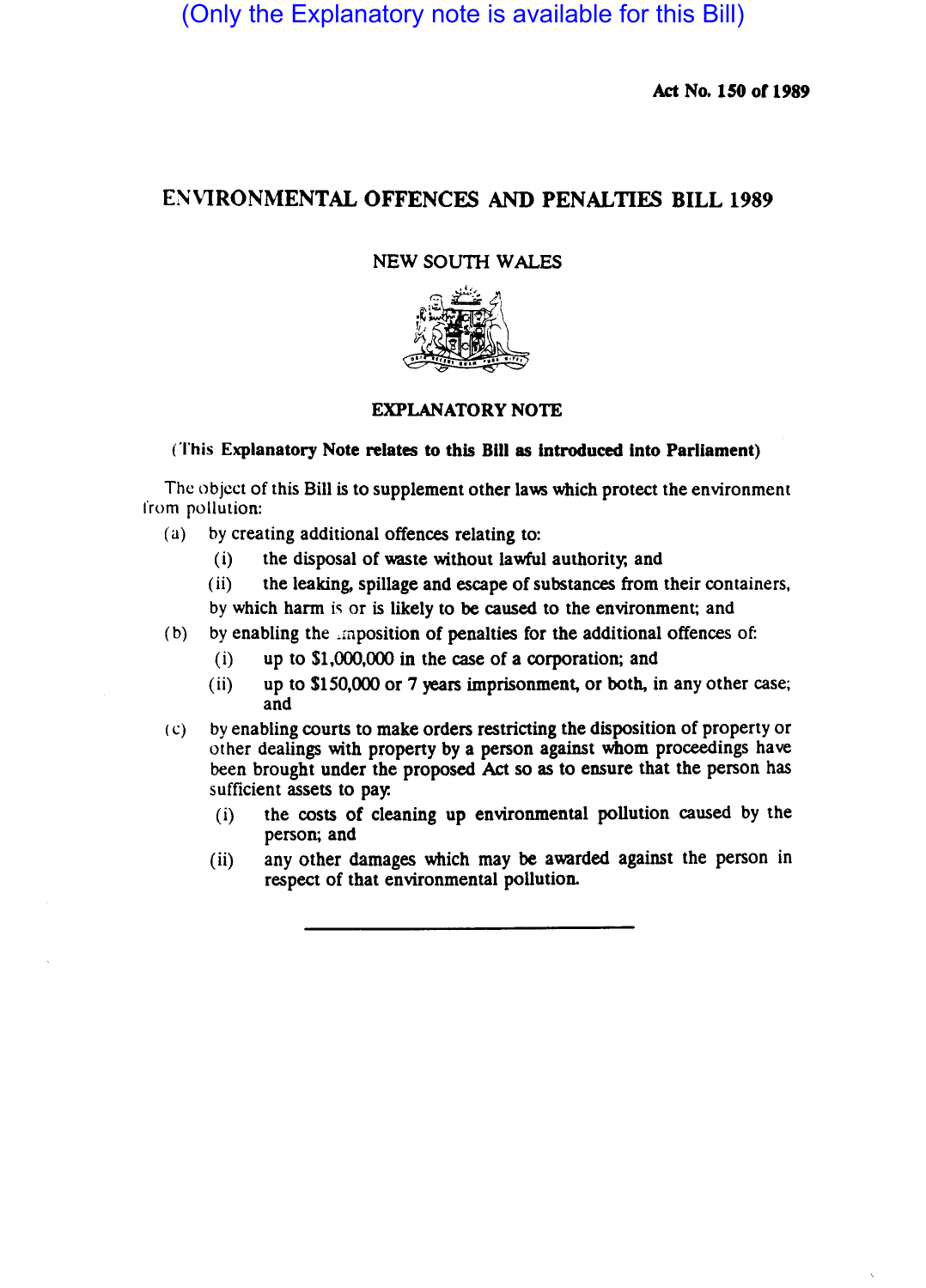#### PART 1 - PRELIMINARY

Clause 1 specifies the short title of the proposed AcL

Clause 2 provides for the commencement of the proposed Act on a day or days to be appointed by proclamation.

Clause 3 sets out the object of the AcL

Clause 4 defines terms used in the proposed AcL

### PART 2 • OFFENCES

Clause 5 creates offences relating to the disposal of waste, without lawful authority, in a manner which harms or is likely to harm the environment.

Clause 6 creates offences relating to the leaking, spillage or escape of a substance from its container in a manner which harms or is likely to harm the environment. An offence is committed by the person who wilfully or negligently caused the leak. spill or escape, the person in possession of the substance, the owner of the substance. the owner of the container, and the owner and occupier of the land on which the container is located at the time of the leak, spill or escape.

Clause 7 provides defences to the offences created under clauses 5 and 6. It is a defence if:

- (a) it was not reasonably practicable to comply with the relevant provision of the proposed Act; or
- (b) the commission of the offence was due to causes over which the defendant had no control and against the happening of which it was impracticable for the person to make provision.

Clause 8 provides that a corporation that commits an offence against the proposed Act may be fined up to \$1,000,000. A person, not being a corporation. who commits such an offence may be fined up to 5150,000 or imprisoned for up to 7 years. or both.

Clause 9 sets out the matters which a court is to consider when imposing a penalty for an offence. These include the extent of the harm to the environment and thc extent to which the person committing the offence could have taken practical measures to prevent it from occurring.

Clause 10 enables the directors of a corporation to be prosecuted in certain circumstances for offences committed by the corporation.

## PART 3 • PROCEEDINGS FOR OFFENCES

Clause 11 provides that proceedings for an offence against the proposed Act may be dealt with summarily before a Local Court or the Land and Environment Court or on indictment before the Supreme Court. The penalties which may be imposed in proceedings dealt with summarily are reduced to  $$10,000$  or 2 years imprisonment. or both, in the case of a Local Court and, if the defendant is not a corporation. to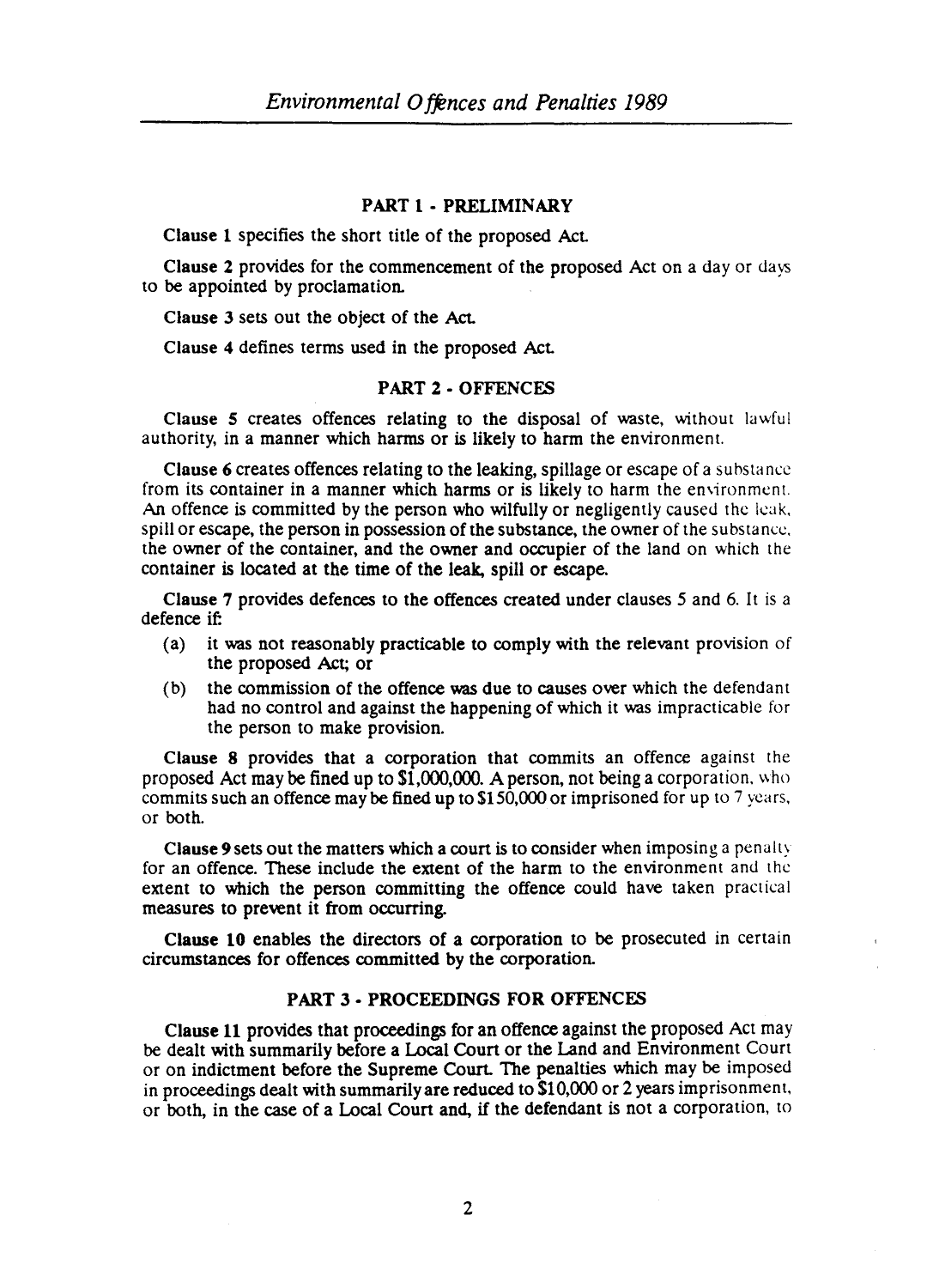$S150,000$  or 2 years imprisonment, or both, in the case of the Land and Environment Court.

Clause 12 provides that proceedings dealt with summarily must be commenced not later than 3 years after the commission of the offence.

Clause 13 provides that proceedings may only be instituted with the consent of specified persons.

#### PART 4· RESTORATION, COMPENSATION AND DAMAGES

Clause 14 provides that the court may order a person convicted of an offence against this Act to "clean-up" after the offence and to compensate any public authority or person for any "clean-up" costs it has incurred or damage it has suffered as a result of the offence.

Clause 15 enables public authorities and other persons to take proceedings for loss or damage suffered by them as a consequence of the commission of an offence.

Clause 16 makes provision for cases in which there is a real risk that an offender may dispose of his or her property in order to avoid having to pay "clean-up" costs or damages. The person bringing proceedings may apply to a court for an order restraining the defendant from disposing of his or her property and restricting the defendant in dealing with his or her property.

Clause 17 provides that if a court makes a restraining order it may make any ancillary orders it considers appropriate. These include an order for the examination  $I$  a person on oath to find out such matters as the nature and location of the property of the defendant.

Clause 18 provides that if, in relation to a defendant against whom a court has made a restraining order, the defendant is ordered to pay "clean\_up" costs or damages, a charge is created on the property the subject of the restraining order.

Clause 19 provides for the registration of restraining orders as a means of giving notice to third parties of the existence of the order.

Clause 20 makes it an offence to knowingly contravene a restraining order. It also makes provision for a court to set aside any dealing in property in contravention of such an order.

Clause 21 gives the court the power to rewke a restraining order in certain circumstances.

Clause 22 provides that a restraining order ceases to have any effect if the defendant is acquitted or if the charge is withdrawn.

#### PART *S* • GENERAL

Clause 23 provides that the proposed Act binds the Crown.

Clause 24 provides that if certain public bodies exercise their functions under an Act or statutory rule in such  $a$  way as to harm the environment, the Governor-in-Council may appoint another person to exercise those functions. Unless sooner revoked, the appointment ceases to have effect after the expiration of